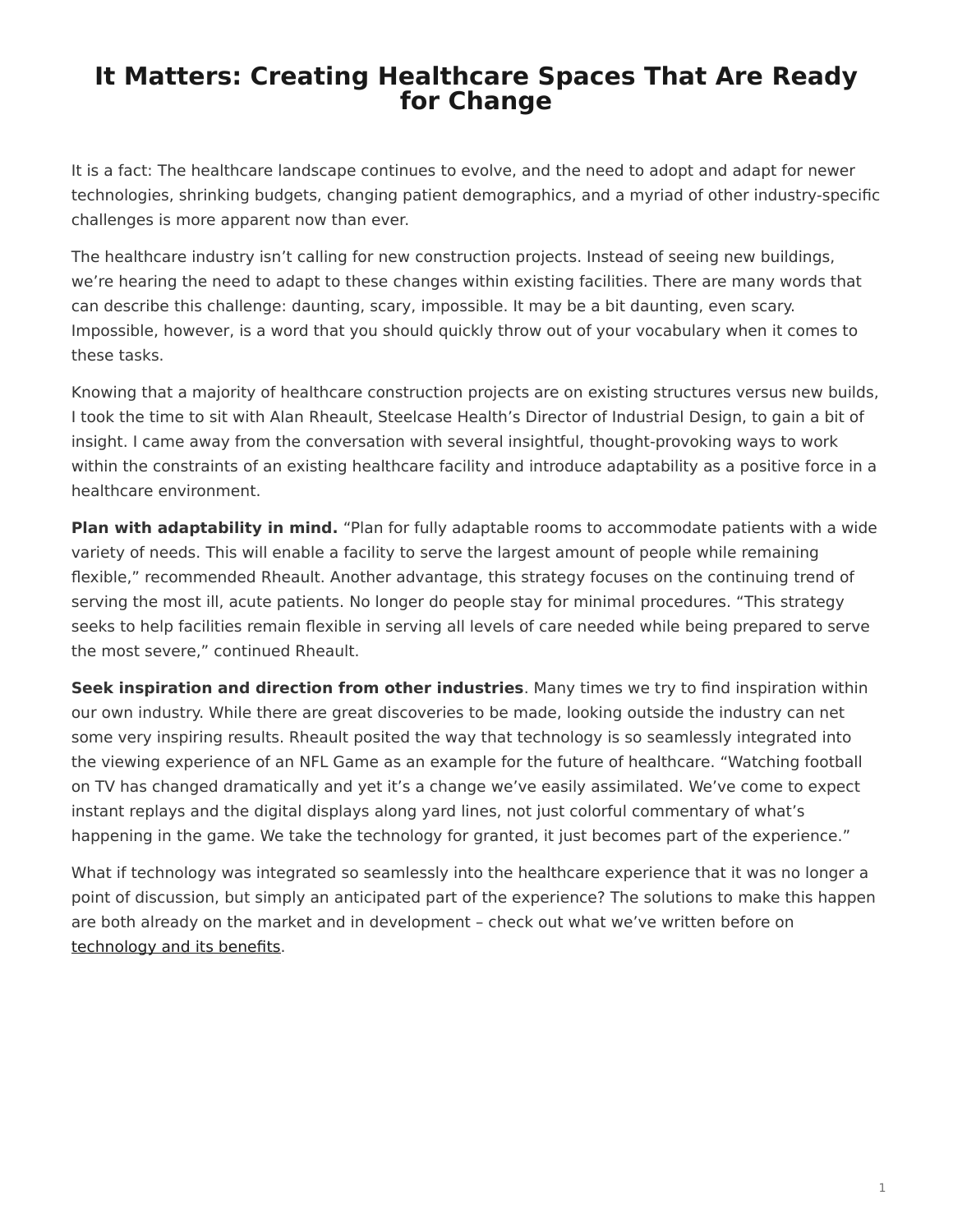Another industry to examine is manufacturing. Rheault explained, "Examining sensors in manufacturing and understanding how they could potentially influence and change healthcare delivery is mind boggling. The complete confidence in the repetitiveness and the ability to know something is accurate, along with the cost savings, could have wonderful outcomes in the medical field. For example, if you could have your blood drawn by putting your arm into a sleeve and guarantee it would be done right the first time without searching for a vein multiple times, would you?"

"The cautionary tale with sensors and manufacturing is realizing the importance of human touch to health and healing. I'd never want healthcare to move to a complete manufacturing model," said Rheault. "However, there are lessons to be learned by looking closely at the industry, including cost savings."

**Embrace the transition towards new technologies.** As with everything, healthcare is in a time of transition; adapting and integrating new technologies. Technologies continue to evolve. "Today it is simple to combine systems that were singular in the past such as a TV and a telephone," said Rheault. "The combined function of multiple technologies gives us advantages in space and function. The technology isn't utilizing as much space and the multi-function of technology along with furniture is becoming multi-purpose." This enables better space planning and smarter use of integrated technologies as well as reduced costs to serve patient, their loved ones, and care providers.

**Support distributed health opportunities.** We've discussed [mobile technologies](https://www.steelcase.com/posts/could-a-smartphone-be-the-future-of-medicine/) significantly during the last few months, not just because it's a hot topic or trend, but it's a reality. "Mobile technologies are moving us toward distributed health. Healthcare can happen any time, any place," commented Rheault. It's important that healthcare facilities are prepared to support and even encourage this behavior. The environment is crucial to enhancing patient-clinician connections. The designer is a key partner in making this happen. Rheault stated, "There are many considerations that need to be made with this from a design perspective. It's somewhat similar to when office workers became mobile. Yet there's the immediate health and well-being of the patients to consider, not just their overall wellbeing."

**To end**, Rheault leaves us with a bit of food for thought. "I have a hypothesis more than a prediction," stated Rheault. "Third world countries just take the leap when adding a new technology. They don't just upgrade or want to reuse old stuff. When existing facilities attempt to continue to adapt utilizing existing tools, materials, etc., while possibly integrating some new, it takes a toll even though they think they are being fiscally responsible. Perhaps, and this is my hypothesis, the organizations as a whole, would be healthier if they streamlined the leap to adopting the next technology instead of mixing-andmatching between the old and the new. I realize this may not be considered plausible or prudent, yet there are many advantages including a singular period of time for transition, training, and costs." Do you agree with Rheault's insights and predictions on today's healthcare environment? Are you facing any of the challenges discussed by Rheault? If so, what are you doing to solve them? We'd love to hear!